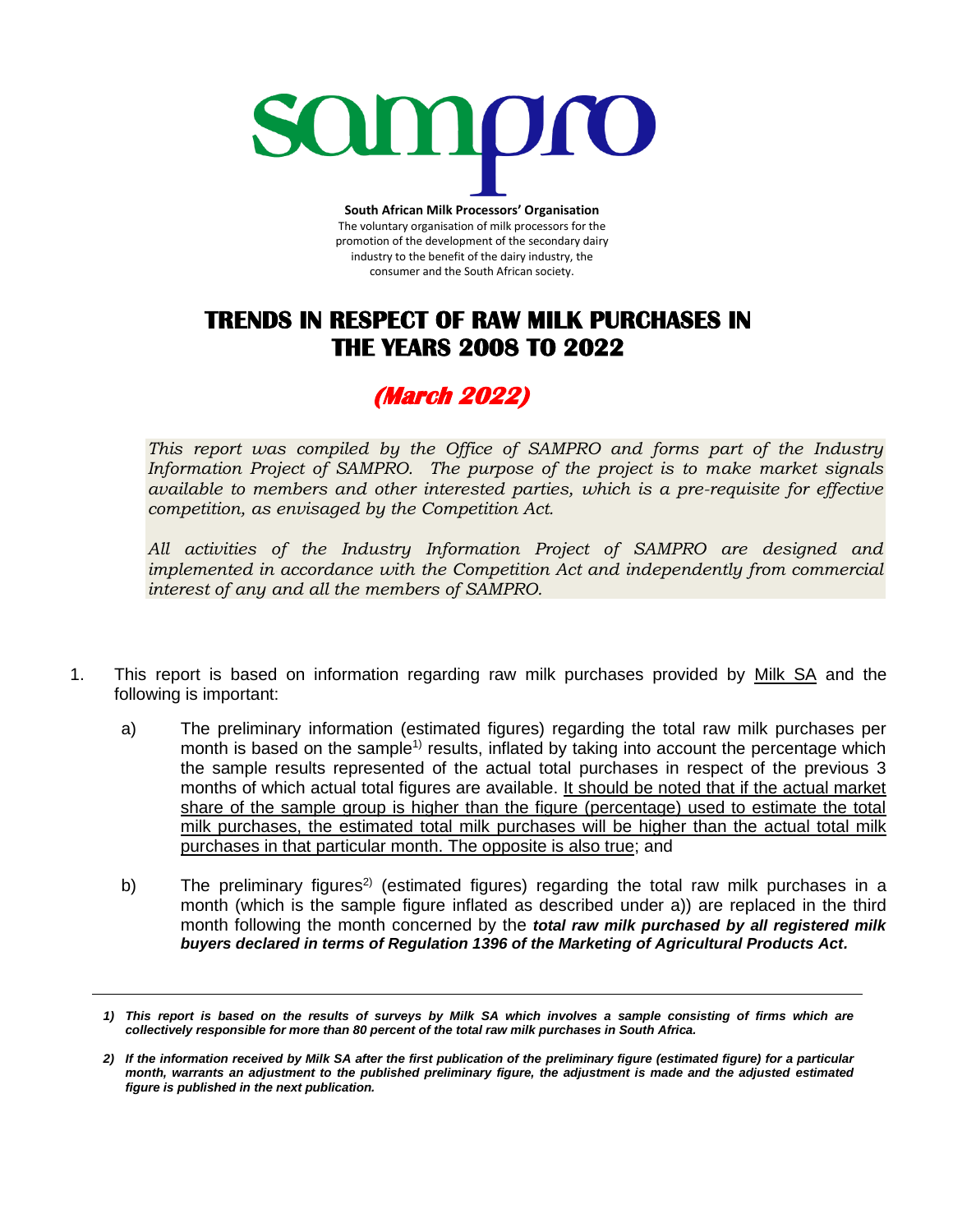2. The total quantity of raw milk purchased in South Africa, in each of the twelve years, 2008 to 2020, is indicated in Table 1.

| <b>YEAR</b> | <b>TOTAL</b><br><b>RAW MILK</b><br><b>KILOGRAM</b> | <b>PERCENTAGE CHANGE</b><br><b>FROM PREVIOUS</b><br><b>YEAR</b> | <b>INDEX</b><br>$2008 = 100$ |
|-------------|----------------------------------------------------|-----------------------------------------------------------------|------------------------------|
| 2008        | 2624511678                                         | 2.50                                                            | 100.00                       |
| 2009        | 2 586 868 067                                      | $-1.43$                                                         | 98.57                        |
| 2010        | 2 711 236 032                                      | 4.82                                                            | 103.30                       |
| 2011        | 2 720 402 147                                      | 0.34                                                            | 103.65                       |
| 2012        | 2 842 810 159                                      | 4.50                                                            | 108.32                       |
| 2013        | 2 905 811 947                                      | 2.22                                                            | 110.72                       |
| 2014        | 2 982 734 596                                      | 2.65                                                            | 113.65                       |
| 2015        | 3 172 655 770                                      | 6.37                                                            | 120.89                       |
| 2016        | 3 158 466 390                                      | $-0.45$                                                         | 120.34                       |
| 2017        | 3 253 682 081                                      | 3.01                                                            | 123.97                       |
| 2018        | 3 410 535 903                                      | 4.82                                                            | 129.95                       |
| 2019        | 3 432 802 395                                      | 0.65                                                            | 130.79                       |
| 2020        | 3 427 335 376                                      | $-0.16$                                                         | 130.58                       |
| $2021^{4}$  | 3 403 100 413                                      | $-0.71$                                                         | 129.67                       |

## **TABLE 1 3) :TOTAL PURCHASES OF RAW MILK IN SOUTH AFRICA ACCORDING TO MILK SA**

- 3. The quantity of raw milk purchased in South Africa as captured in Table 1 shows, amongst other, that:
	- a) In the three years from 2011 to 2014, the production of raw milk increased with 9.64 percent, or a compound annual growth rate of 3.12 percent, which is higher than the increase in the previous three years (from 2008 to 2011) of 3.65 percent or a compound annual growth rate of 1.20 percent;
	- b) In the three years from 2014 to 2017, the production of raw milk increased with 9.08 percent or compound annual growth rate of 2.94 percent, which is lower than the increase of 9.64 percent in the previous three years (2011 to 2014) or a compound annual growth rate of 3.12 percent; and
	- c) The production in four of the last fourteen years (28.6 percent of the years) namely 2009, 2016, 2020 and 2021<sup>4)</sup>, were respectively 1.43, 0.45, 0.16 and 0.71 percent lower than in the relevant previous years.

*<sup>3)</sup> Table prepared by the Office of SAMPRO based on information received from Milk SA on the total raw milk purchased by all registered milk buyers declared in terms of Regulation 1396 of the Marketing of Agricultural Products Act and two previous similar regulations.*

*<sup>4)</sup> The total purchases of unprocessed milk in 2021, is a preliminary figure and will be finalized in March 2022.*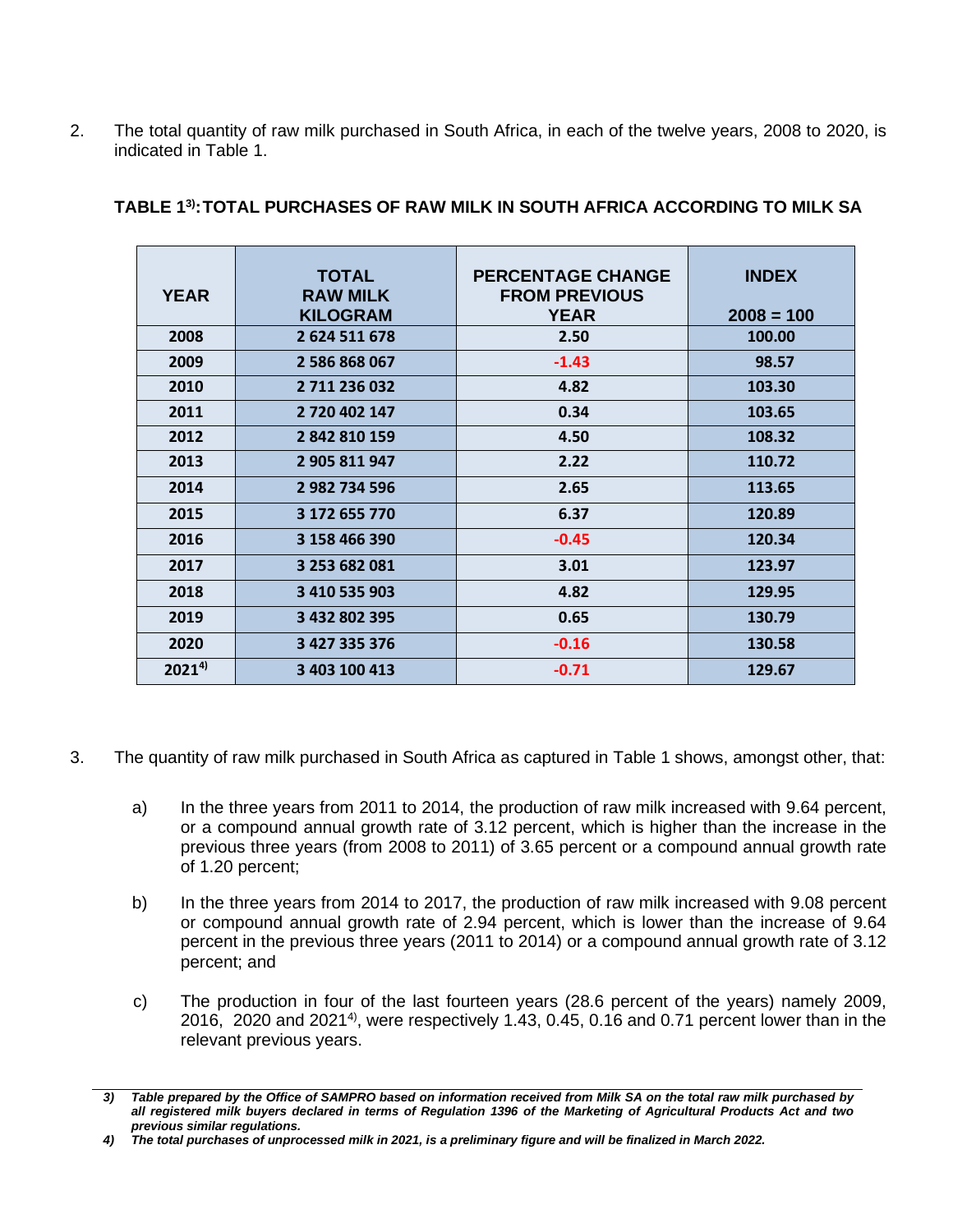- 4. Based on the methodology described in paragraph 1, the trends in respect of **the average quantity of raw milk purchased per day per month** in the years 2017 to March 2022, and the estimated average quantities purchased per day in February and March 2022, are indicated in Graph 1.
- 5. From Graph 1, it is clear that:
	- a) The mass purchased per day in, April, July and December 2019, were lower than in the same months of 2018, while the mass purchased in January, February, March, May, June, August, September, October and November 2019, were higher than in the same months of 2018; and
	- b) The mass purchased per day in January 2020 and the mass of purchases in November 2020, was higher than in the same months of 2019, while figures for February, March, April, May, June, July, August, September, October and the mass of purchases for December 2020, are lower than in the same months of 2019; and
	- c) The mass purchased per day in January, February, March, May, June, July and August 2021, is lower than the mass purchased in the same months of 2020, while the opposite is true in respect of April, September, October and December 2021; and
	- d) The mass purchased per day in January 2022, is higher than in the same month of 2021, while the opposite is true in respect of February and March 2022.



**Compiled by: Marietjie Le Roux, De Wet Jonker and Alwyn P Kraamwinkel 22 April 2022**